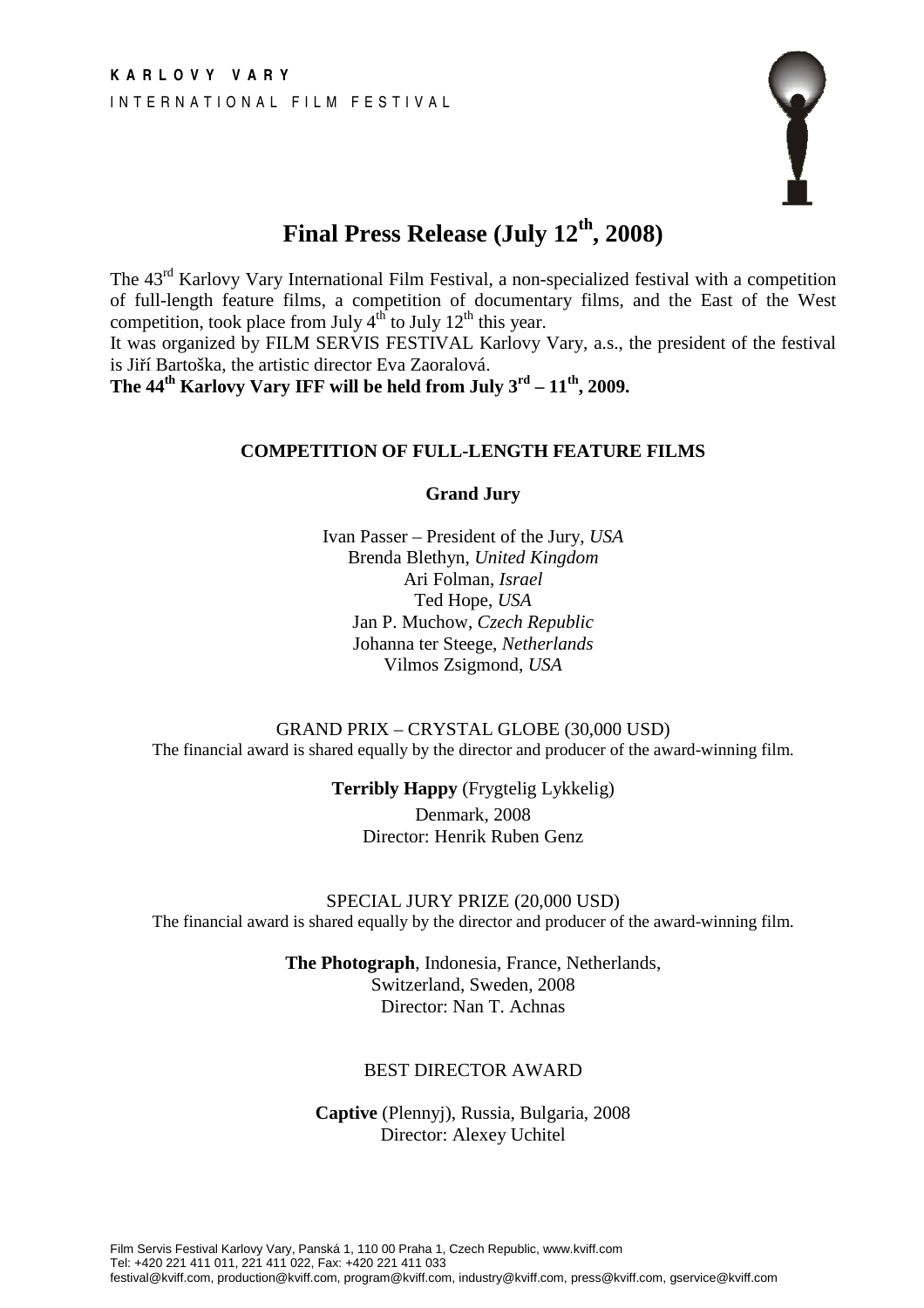I N T E R N A T I O N A L F I L M F E S T I V A L

## BEST ACTRESS AWARD

#### **Martha Issová**

for the film Night Owls Czech Republic, 2008

## BEST ACTOR AWARD

## **Ji**ř**í Mádl**

for the film Night Owls Czech Republic, 2008

## SPECIAL MENTION

**The Karamazovs**, Czech Republic, Poland, 2008 Director: Petr Zelenka

**The Investigator** (A nyomozó), Hungary, Sweden, Ireland, 2008 Director: Attila Gigor

## **DOCUMENTARY FILMS IN COMPETITION**

#### **Documentary Jury**

Jørgen Leth – Chairman of the Jury, *Denmark* Sean Farnel, *Canada* Elda Guidinetti, *Switzerland* Kanako Hayashi, *Japan* Erika Hníková, *Czech Republic*

BEST DOCUMENTARY FILM (5 000 USD) (under 30 minutes long)

**Lost World** (Letűnt világ), Hungary, Finland, 2008 Director: Gyula Nemes

BEST DOCUMENTARY FILM (5 000 USD) (over 30 minutes long)

**Man on Wire**, United Kingdom, 2007 Director: James Marsh

SPECIAL MENTION **Bigger, Stronger, Faster\***, USA, 2007 Director: Christopher Bell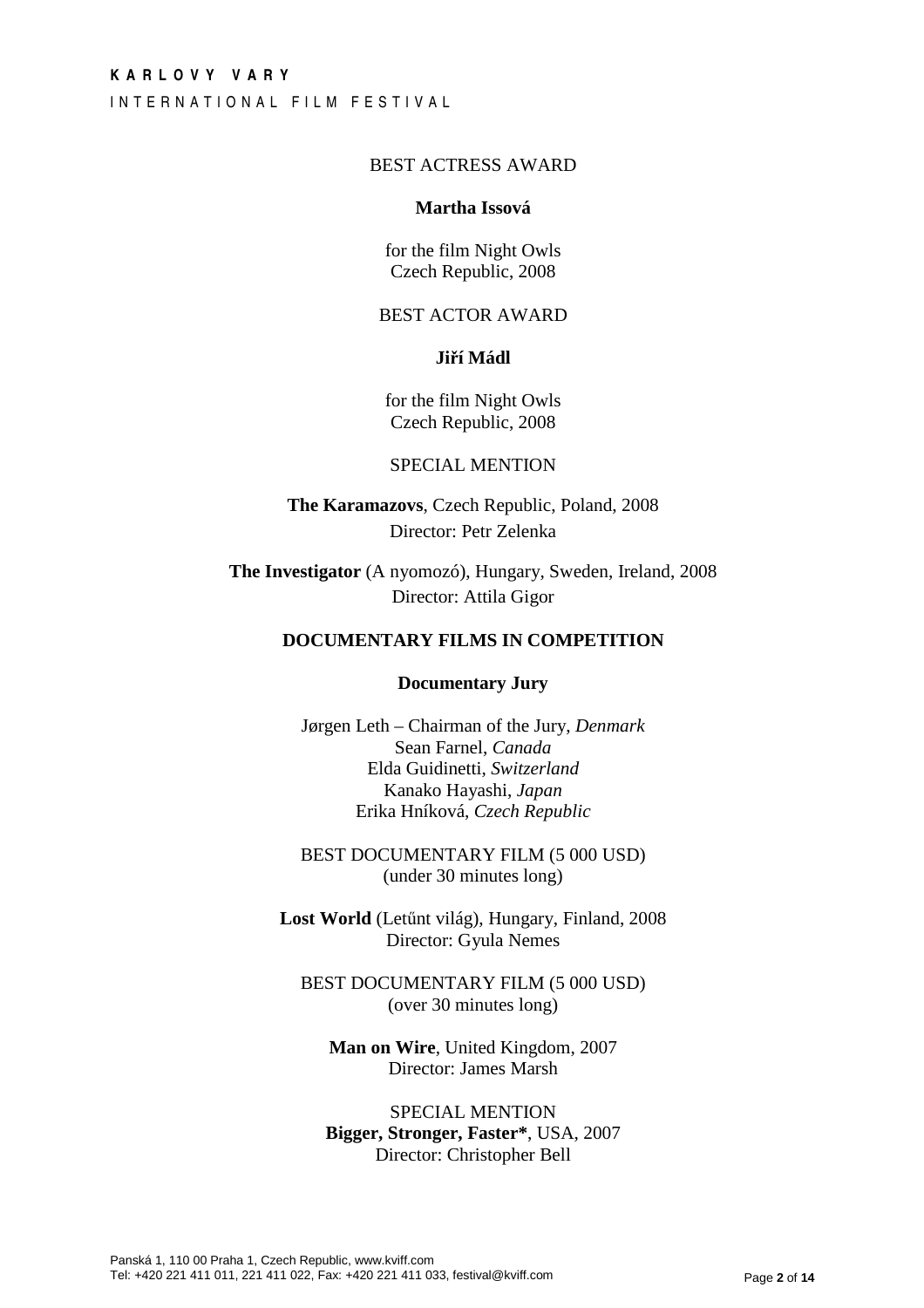## **K A R L O V Y V A R Y**  INTERNATIONAL FILM FESTIVAL

## **EAST OF THE WEST AWARD**

## **East of the West Jury**

Peter Hames – Chairman of the Jury, *United Kingdom* Milena Andonova, *Bulgaria* Éva Bársony, *Hungary*  Annamaria Percavassi, *Italy* Vratislav Šlajer, *Czech Republic*

BEST FILM (10 000 USD)

**Tulpan**, Kazakhstan, Germany, Switzerland, Russia, Poland, 2008 Director: Sergey Dvortsevoy

## SPECIAL MENTION

**Seamstresses** (Šivački), Bulgaria, 2007 Director: Lyudmil Todorov

## **OTHER PRIZES AWARDED AT THE FESTIVAL**

AWARD FOR OUTSTANDING ARTISTIC CONTRIBUTION TO WORLD CINEMA

**Robert De Niro**, *USA* **Dušan Hanák,** *Slovakia*  **Juraj Jakubisko,** *Slovakia*  **Ivan Passer**, *USA* 

#### FESTIVAL PRESIDENT'S AWARD

**Danny Glover,** *USA*  **Christopher Lee,** *United Kingdom* 

## THE TOWN OF KARLOVY VARY AWARD

## **Armin Mueller-Stahl,** *Germany*

## PRÁVO AUDIENCE AWARD

**12**, Russia, 2007 Director: Nikita Michalkov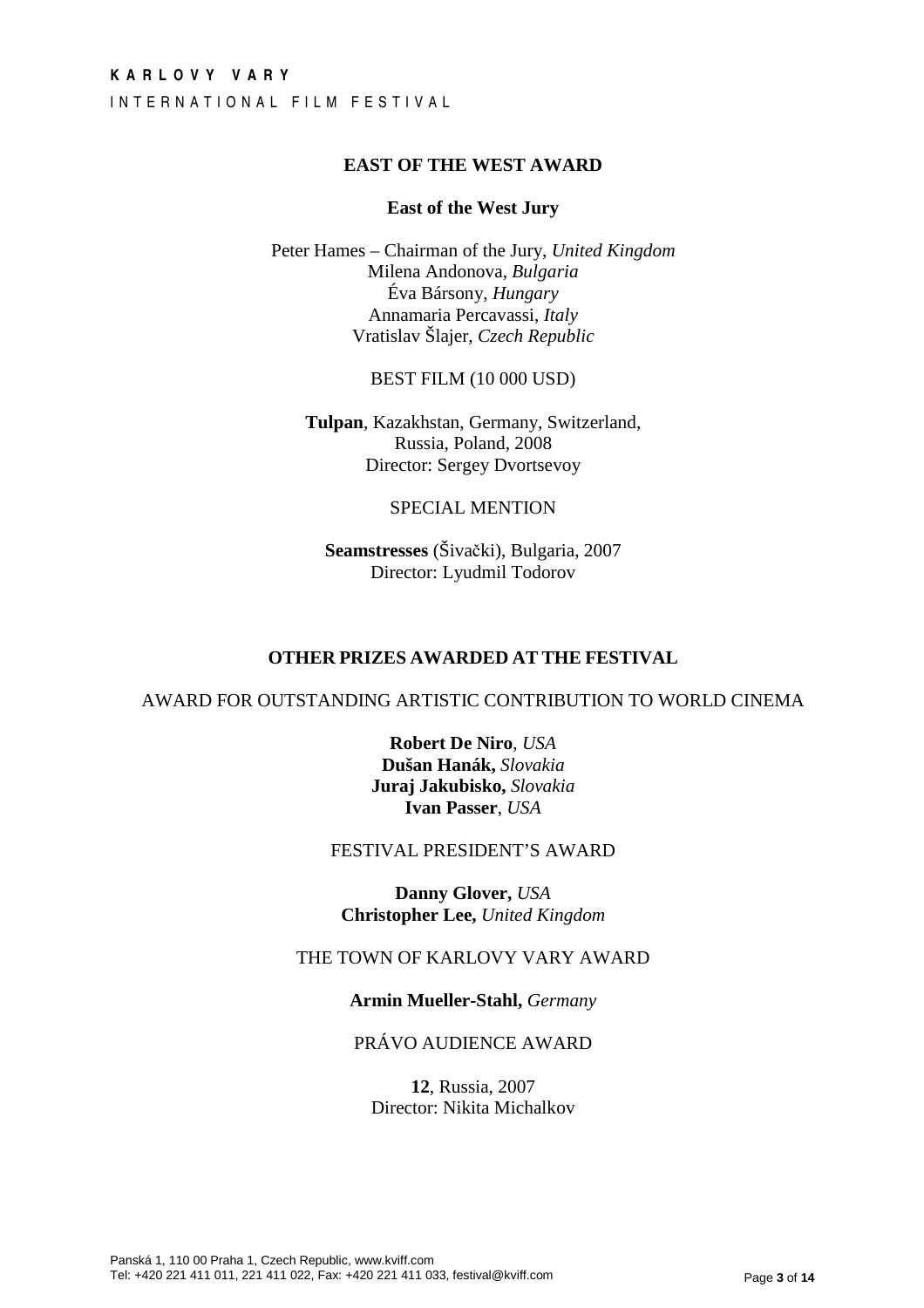I N T E R N A T I O N A L F I L M F E S T I V A L

## **NON-STATUTORY AWARDS**

## INDEPENDENT CAMERA

This year at KVIFF Czech Television has for the fourth time awarded the Independent Camera prize for the best film from the Forum of Independents.

> **Mermaid** (Rusalka), Russia, 2007 Director: Anna Melikyan

> > **The Jury**

Michael Málek, *Czech Republic*  Riina Sildos, *Estonia* Miloš Stehlík, *USA* 

## EUROPA CINEMAS LABEL

The winning film selected from 17 European pictures which had their premieres at KVIFF will receive promotional support and be screened at cinemas in the Europa Cinemas network.

**Bahrtalo! (Good Luck!)** (Bahrtalo! [Jó szerencsét!])

Hungary, Austria, Germany, 2008 Director: Róbert Lakatos

## **Europa Cinemas Label Jury**

Inci Demirkol, *Turkey* Frédéric Henry, *France* Andrzej Puszkiewicz, *Poland*  Jakabaffy B. Samu, *Romania* 

#### AWARD OF INTERNATIONAL FILM CRITICS (FIPRESCI)

**The Karamazovs** (Karamazovi), Czech Republic, Poland, 2008 Director: Petr Zelenka

#### **FIPRESCI Jury**

Peter Keough – Chairman, *USA*  Swapan Kumar Ghosh, *India* Antonia Kovacheva, *Bulgaria*  Jan Foll, *Czech Republic* Harri Römpötti, *Finland*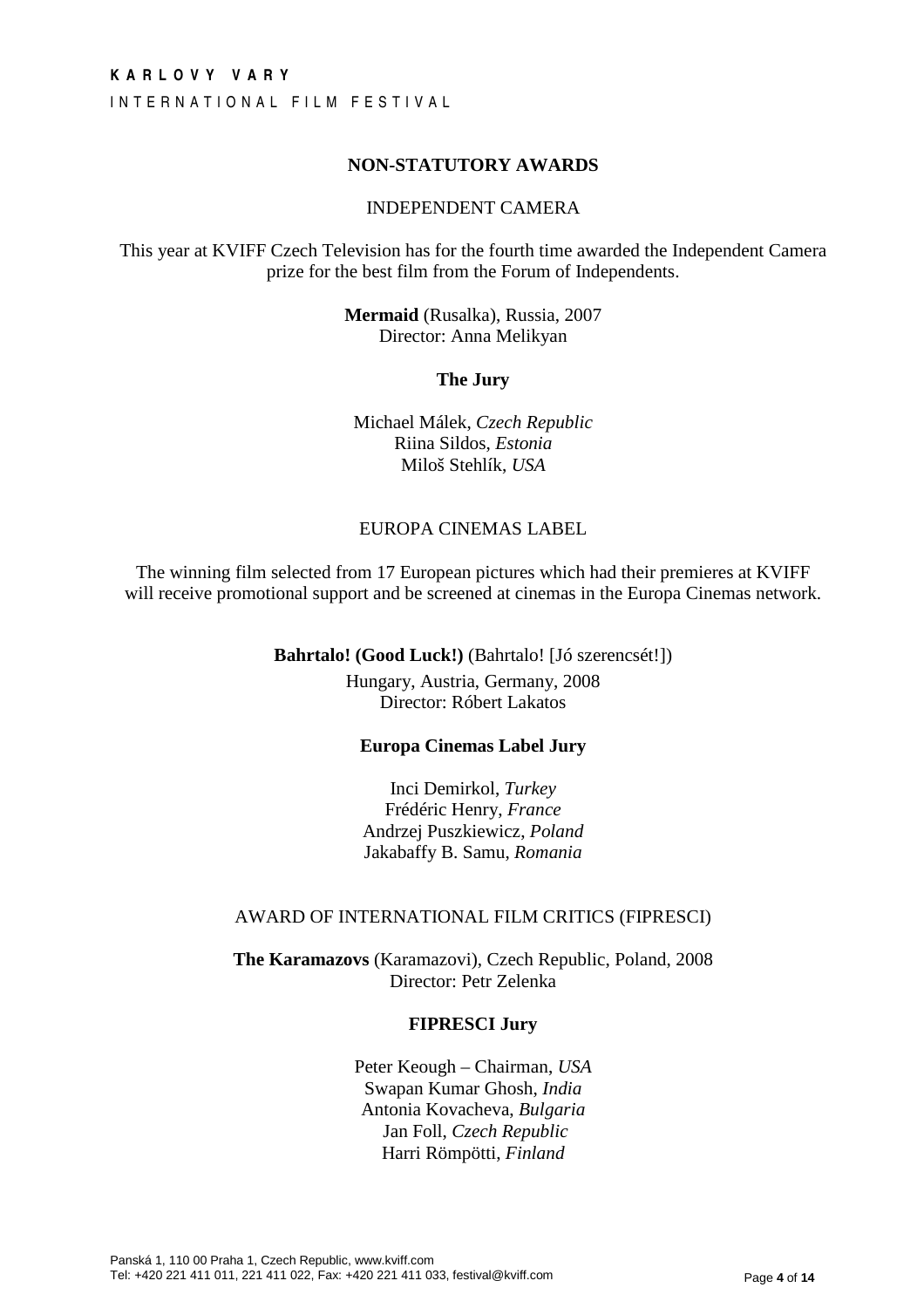## **K A R L O V Y V A R Y**  I N T E R N A T I O N A L F I L M F E S T I V A L

## THE ECUMENICAL JURY AWARD

**The Photograph**, Indonesia, France, Netherlands, Switzerland, Sweden, 2008 Director: Nan T. Achnas

#### **Ecumenical Jury**

Jan Eliáš - Chairman, *Czech Republic* Helena Babická, *Czech Republic*  Lucia Cuocci, *Italy* Karel Deburchgrave, *Belgium* Monica Lienin, *Switzerland* Werner Schneider-Quindeau, *Germany*

THE DON QUIJOTE PRIZE (FICC – International Federation of Film Societies)

**The Investigator** (A nyomozó), Hungary Sweden, Ireland, 2008 Director: Attila Gigor

## **FICC Jury**

Jakub Klíma, *Czech Republic* Marianne Kõrver, *Estonia* Gjertrude Langeland, *Norway* Derick Smith, *Ireland* Raquel Llorca Sanz, *Spain*

NETPAC AWARD Network for the Promotion of Asian Cinema

> **Written**, South Korea, 2007 Director: Kim Byung-woo

**Tulpan**, Kazakhstan, Germany, Switzerland, Russia, Poland, 2008 Director: Sergey Dvortsevoy

## **The Jury**

Intishal Al Timini, *Iraq*  Rashmi Doraiswamy, *India* Jiří Flígl, *Czech Republic*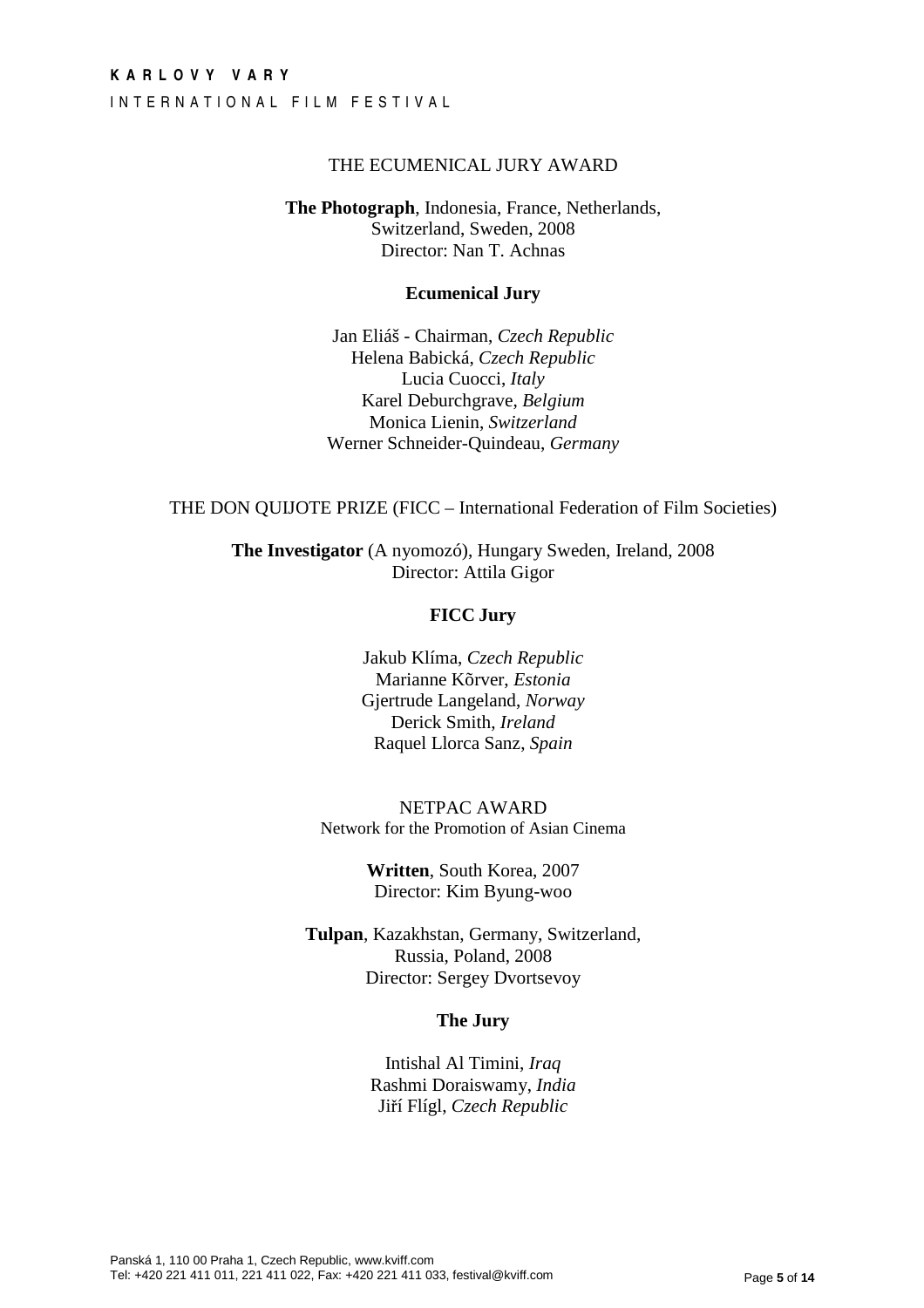## **GUESTS OF THE 43rd KARLOVY VARY IFF**

The wife of the President of the Czech Republic, **Livia Klausová**, Prime Minister **Mirek Topolánek**, Minister of Culture **Václav Jehli**č**ka**.

#### FOREIGN ACTRESSES AND ACTORS

**Mohan Agashe** - India, **Zsolt Anger** - Hungary, **Arthur Berning** - Norway, **Jean-Luc Bideau** - Switzerland, **Brenda Blethyn** - United Kingdom, **Kim Bodnia** - Denmark, **Saffron Burrows** - United Kingdom, **Jakob Cedergren** - Denmark, **Grégoire Colin** - France, **Manuel Cortez** - Germany, **Amélie Daure** - France, **Robert De Niro** - USA, **Melonie Diaz** - USA, **August Diehl** - Germany, **Jadranka Djoki**ć - Croatia, **Taavi Eelmaa** - Estonia, **Ole Christoffer Ertvaag** - Norway, **Sergey Gazarov** – Russia, **Kat Germain** - Canada, **Elio Germano** - Italy, **Danny Glover** - USA, **Ari Gold** - USA, **Monic Hendrickx** - Netherlands, **William Houston** - United Kingdom, **Marius Jampolskis** - Lithuania, **Rasmus Kaljujärv** - Estonia, **Sam Karmann –**  France, **Christopher Lee** - United Kingdom, **Wang Li** - China, **Daria Lorenci** - Croatia, **Zheng Luoqian** - China, **Laia Marull** - Spain, **Thomas Michael** - USA, **Armin Mueller-Stahl** - Germany, **Silvia Munt** - Spain, **Vlad Muntean** - Romania, **Shebly Niavarani** - Sweden, **Catherine Olson** - France, **Girish Pandurang Kulkarni** - India, **Tá**ň**a Pauhofová** - Slovak Republic, **Aaron Poole** - Canada, **Judit Rezes** - Hungary, **Gabija Ryskuviene** - Lithuania, **Dar Salim** - Denmark, **Peng Shan** - China, **Marleyda Soto** - Colombia, **Jean-François Stevenin** - France, **Anjorka Strechel** - Germany, **Danuta Szaflarska** - Poland, **Johanna ter Steege** - Netherlands, **John Travers** - United Kingdom, **Tambet Tuisk** - Estonia, **Semra Turan** - Denmark, **Rita Tushingham** - United Kingdom, **Juhan Ulfsak** – Estonia and others.

## FOREIGN DIRECTORS

**Nan T. Achnas** - Indonesia, **Thanos Anastopoulos** - Greece, **Milena Andonova** - Bulgaria, **Stefan Arsenijevi**ć - Serbia, **Linas Augutis** - Lithuania, **Xavier Baig** - Spain, **Fabrizio Bentivoglio** - Italy, **Besnik Bisha** - Albania, **Les Blank** - USA, **Jana Boková** - Argentina, **Alex Buono** - USA, **Kristina Buožyte** - Lithuania, **Kim Byung-woo** - South Korea, **Barbara Caspar** - Austria, **Ramón Costafreda** - Spain, **Mijke de Jong** - Netherlands, **Gábor Dettre** - Hungary, **Vassilis Douvlis** - Greece, **Sergey Dvortsevoy** - Kazakhstan, **Vlado Fischer** - Slovak Republic, **Ari Folman** - Israel, **Matteo Garrone** - Italy, **Ed Gass-Donnelly** - Canada, **Henrik Ruben Genz** - Denmark, **Rokhsareh Ghaemmaghami** - Iran, **Attila Gigor** - Hungary, **Ari Gold** - USA, **Dušan Hanák** - Slovak Republic, **Veit Helmer** - Germany, **Zhang Chi** - China, **Austin Chick** - USA, **Victoria Alice Jenson** - USA, **Sakamoto Junji** - Japan, **Janis Kalejs** - Latvia, **Sam Karmann** - France, **Paul Kieffer** - Luxembourg, **Matthiew Klinck** - Canada, **Stefan Komandarev** - Bulgaria, **Stian Kristiansen** - Norway, **Mikala Krogh** - Denmark, **Marion Laine** - France, **Róbert Lakatos** - Romania, **Juraj Lehotský** - Slovak Republic, **Jørgen Leth** - Denmark, **Ying Liang** - China, **Phyllida Lloyd** - United Kingdom, **Ángel Loza** - Spain, **Filip Marczewski** - Poland, **James Marsh** - United Kingdom, **Mani Maserrat-Agah** - Sweden, **Paul Mazursky** - USA, **Tom McCarthy** - USA, **Richie Mehta** - Canada, **Franziska Meletzky** - Germany, **Anna Melikyan** - Russia, **Salvatore Mereu** - Italy, **Piro Milkani** - Albania, **Andrea Molaioli** - Italy, **Òscar Moreno** - Spain, **Silvia Munt** - Spain, **Radu Muntean** - Romania, **Anna Negri** - Italy, **Dana Nechushtan** - Netherlands, **Gyula Nemes** - Hungary, **Nana Neul** - Germany, **Juraj Nvota** - Slovak Republic, **Zrinko Ogresta** - Croatia, **Francesco Patierno** - Italy, **Luis Piedrahita** - Spain, **Rodrigo Plá** - Mexico, **Manuel Poutte** - Belgium, **Janis Putnins** - Latvia, **Lola Randl** - Germany, **Tamsin Rawady** - USA, **Marina Razbezhkina** - Russia, **Václav Reischl** - Germany, **Arturo Ripstein** - Mexico, **Nicolas Roeg** - United Kingdom,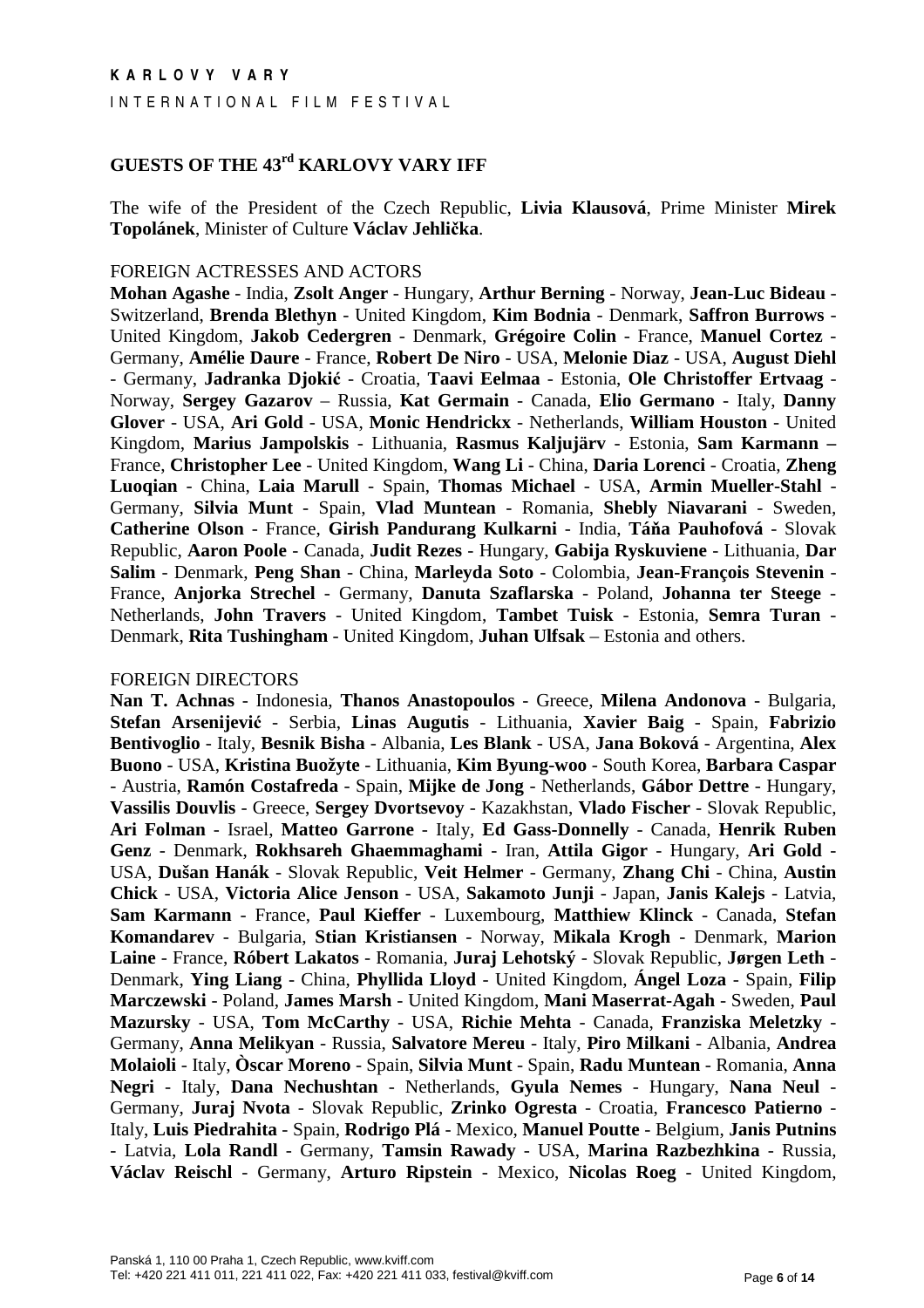#### INTERNATIONAL FILM FESTIVAL

**Mariana Rondón** - Venezuela, **Benjamin Ross** - United Kingdom, **John Sayles** - USA, **Tom Schreiber** - Germany, **Jeon Soo-il** - South Korea, **Rodrigo Sopeña** - Spain, **Götz Spielmann** - Austria, **Marko Škop** - Slovak Republic, **Thomas Thurman** - USA, **Bettina Timm** - Germany, **Alexey Uchitel** - Russia, **Donatas Ulvydas** - Lithuania, **Macdara Vallely** - Ireland, **Michiel van Jaarsveld** - Netherlands, **Christophe van Rompaey** - Belgium, **René Vilbre** - Estonia, **Umesh Vinayak Kulkarni** - India, **Christina A. Voros** - USA, **Daniel Wallentin** - Sweden, **Mustafa Zaveri** – India and others.

#### AMONG THE FESTIVAL'S VISITORS WERE REPRESENTATIVES OF THE FOLLOWING FOREIGN COMPANIES AND INSTITUTIONS

**3 Legged Dog Films** - Canada, **Absolut Film Studio** - Hungary, **Academy of Motion Picture Arts and Sciences** - USA, **ACME Film** - Latvia, **Agora Films** - Switzerland, **Arthaus** - Norway, **Arthouse Traffic LLC.** - Ukraine, **Artileria** - Slovak Republic, **AS Fidalgo Film Distribution** - Norway, **B&G Filmpro** - Albania, **Bavaria Film International** - Germany, **Blue Sky Media, LLC** - USA, **BrunBro Films** - Belgium, **Budapest Film** - Hungary, **Cankarjev dom** - Slovenia, **Central Partnership** - Russia, **Cinemania Group** - Slovenia, **Cold Fusion Media Group, LLC** - USA, **Dogwoof Pictures** - United Kingdom, **EEAP Eastern European Acquisition Pool** - Germany, **FBN Motion Pictures** - USA, **Filmitalia** - Italy, **FILMLADEN GES.M.B.H.** - Austria, **Films Boutique** - Germany, **Films Distribution** - France, **FilmSharks Int'l** - Argentina, **Folkets Bio** - Sweden, **Fortissimo Film Sales** - Netherlands, **Hollywood Classics** - United Kingdom, **Imagine Film Distribution** - Belgium, **Independenta Film** - Romania, **Indigo Film** - Italy, **Intermedia Films** - USA, **International Film Distribution** - France, **Intramovies** - Italy, **K5 International UK** - United Kingdom, **Katapult Film Sales** - USA, **Kool Filmdistribution** - Germany, **Kurtzman/Orci** - USA, **Lietuvos Kinas** - Lithuania, **Maiden Voyage Pictures** - United Kingdom, **MCF MegaCom Film** - Serbia, **Moonlight Film Distribution** - Netherlands, **New Cinema Distribution** - Russia, **NonStop Entertainment** - Sweden, **Pandora Filmproduktions GmbH** - Germany, **Polyfilm Distribution** - Austria, **Proventus Film House Ltd.** - Bulgaria, **Rec videoproduccions** - Spain, **Revolution Films** - India, **REZO** - France, **Rock Films** - Russia, **Samuels Media** - USA, **Senator Entertainment AG** - Germany, **SF Norge** - Norway, **Soda Pictures** - United Kingdom, **SPI International Poland** - Poland, **Sundance Film Festival** - USA, **Sunrise Film Distribution** - Denmark, **Tecolote Productions** - USA, **Telepool** - Germany, **The Match Factory** - Germany, **This is that** - USA, **Tour de Force** - Norway, **TrustNordisk** - Denmark, **UMEDIA** - France, **Universum Film** - Germany, **Wide Management** - France, **Xenix Filmdistribution GmbH** - Switzerland, **Zentropa Entertainments ApS** – Denmark and others.

#### CZECH ACTRESSES AND ACTORS

Zlata Adamovská, Tereza Brodská, Petr Čtvrtníček, Marie Doležalová, Miroslav Donutil, Anna Geislerová, Igor Chmela, Klára Issová, Martha Issová, Deana Jakubisková-Horváthová, Iva Janžurová, Jana Krausová, Pavel Landovský, Lubomír Lipský, Pavel Liška, Jiří Mádl, Jiří Macháček, Kristýna Maléřová, Tomáš Matonoha, Martin Myšička, Petra Nesvačilová, Sandra Nováková, Josef Polášek, Bolek Polívka, Saša Rašilov, Karel Roden, Zuzana Stivínová, Bára Štěpánová, Lenka Termerová, Ivan Trojan, Radomil Uhlíř, Petr Vacek, Tatiana Vilhelmová and others.

#### CZECH DIRECTORS

F.A. Brabec, Zdeněk N. Bričkovský, Martin Duda, Erika Hníková, Jan Hřebejk, Věra Chytilová, Juraj Jakubisko, Miroslav Janek, Jiří Krejčík, Josef Lustig, Vladimír Michálek, Alice Nellis, Jan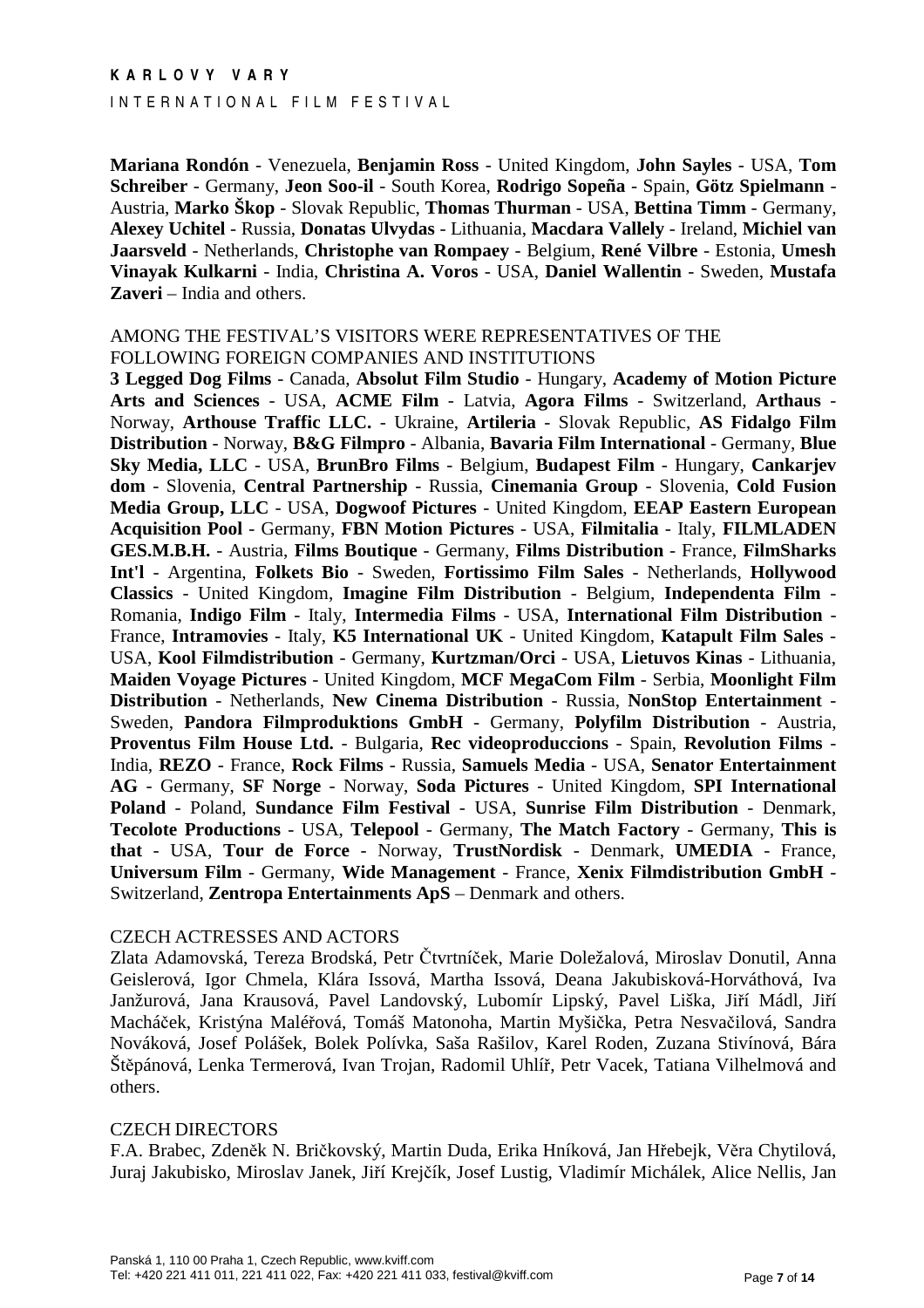INTERNATIONAL FILM FESTIVAL

Němec, Miloslav Novák, David Ondříček, Michaela Pavlátová, Jan Prušinovský, Bohdan Sláma, Jiří Strach, Jan Svěrák, Olga Špátová, Milan Šteindler, Ondřej Trojan, Helena Třeštíková, Karel Vachek, Petr Vachler, Ivan Vojnár, Václav Vorlíček, Ivan Zachariáš, Petr Zelenka and others.

## AMONG THE FESTIVAL'S VISITORS WERE REPRESENTATIVES OF THE FOLLOWING DOMESTIC COMPANIES AND INSTITUTIONS

Aerofilms, AQS a.s., Axman Production, Barrandov Studio a.s., Biograf Jan Svěrák s.r.o., Bionaut Films, Blue Sky Film Distribution, a.s., Bontonfilm, a.s., Buc - Film s.r.o., CinemArt, a.s., Czech Film Center - Film Commission, Czech Film Center - Film Promotion, DÓMfilm, endorfilm, Falcon a.s., Febiofest s.r.o., Film Distribution Artcam, FilmBrigade, Hollywood Classic Entertainment, Institut dokumentárního filmu, International Documentary Film Festival Jihlava , Jakubisko Film s.r.o., Jan Němec - Film, Kino Aero, Lucky Man Films s.r.o., Magic Box - division Bioscop, Media Desk Czech Republic, Negativ s.r.o., One World International Human Rights Film Festival, Simply Cinema, s.r.o., SPI International Czech Republic, Stillking Films, s.r.o., Total HelpArt T.H.A., Warner Bros. Entertainment - Czech Republic and others.

## **SPECIAL PROGRAMMES**

VARIETY CRITICS' CHOICE & EUROPEAN FILM PROMOTION

For 11 years now the festival has included the **Variety Critics' Choice**, a popular section organised by the prestigious film magazine **Variety** in co-operation with **European Film Promotion**. The magazine's critics headed by Derek Elley presented their selection of ten European films which have particularly caught their attention recently.

The following films were included in this section this year: **Ciao bella** (Sweden, directed by Mani Maserrat-Agah), **Dunya & Desie** (Netherlands, Belgium, directed by Dana Nechushtan), **The Homecoming** (I epistrofi, Greece, directed by Vassilis Douvlis), **Fighter** (Denmark, directed by Natasha Arthy), **According to the Plan** (Frei nach Plan, Germany, directed by Franziska Meletzky), **Fermat's Room** (La habitación de Fermat, Spain, directed by Luis Piedrahita, Rodrigo Sopeña), **Don't Waste Your Time, Johnny!** (Lascia perdere, Johnny!, Italy, directed by Fabrizio Bentivoglio), **Arabian Nights** (Nuits d'Arabie, Luxembourg, Belgium, Austria, directed by Paul Kieffer), **Half-Life** (Polčas rozpadu, Slovakia, directed by Vlado Fischer).

## EUROPEAN FILM ACADEMY MEETING

A meeting of the members of the European Film Academy was held on July  $12<sup>th</sup>$  at the Grandhotel Pupp. It was attended by: Carlos Cuadro (Academia de las Artes y las Ciencias Cinematográficas de España), Nikola Joetze (European Film Academy), Zuzana Mistríková (Slovak Film and Television Academy), Manuela Pineskj (Ente David di Donatello), Nick Powell (BAFTA), Kirill E. Razlogov (Russian Film Academy), Marek Rozenbaum (Israeli Academy of Motion Pictures), Christiane Teichgräber (Deutsche Filmakademie e.V.), Petr Vachler, Ivo Mathé (Czech Film and Television Academy), Eva Zaoralová.

## MASTER CLASSES

A new feature in this year's KVIFF were regular meetings with directors, actors and other filmmakers who presented their work within the framework of the festival programme. These Master Classes were held in the afternoons at the Captain Morgan Tent. Six moderated meetings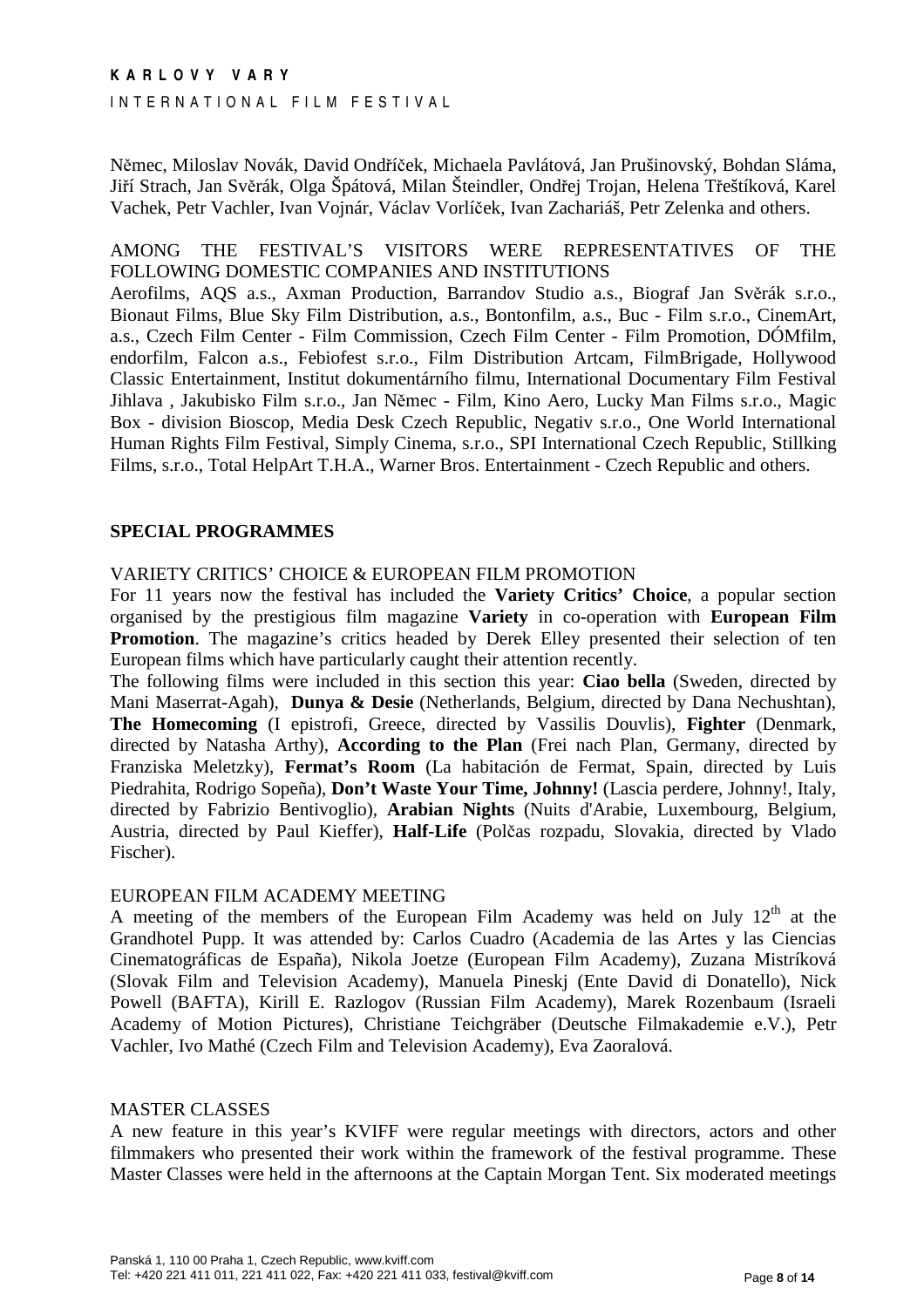I N T E R N A T I O N A L F I L M F E S T I V A L

were held with the following: Mexican director **Arturo Ripstein** and screenwriter **Paz Alicia Garcíadiego**, Danish documentary maker **Jørgen Leth,** the makers of the film Dr. Alemán, British actor **Christopher Lee**, US independent filmmaker **Les Blank** and British actress **Saffron Burrows**.

## **FESTIVAL SECTIONS AND RETROSPECTIVES**

#### **International competition of full-length feature films**

In compliance with the FIAPF (International Federation of Film Producers Associations) statute for non-specialised film festivals, the competition included selected films made after 1 January 2007, which had not been shown in competition at another international festival. Out of the 14 films included in this year's competition, 6 were shown for the first time internationally, 7 had their world premiere, and one had its European premiere. Czech entrants in the competition were Night Owls by Michaela Pavlátová and The Karamazovs by Petr Zelenka.

#### **Competition of documentary films**

Documentary films included in this competition were divided into two categories: films under 30 minutes long (6 films) and over 30 minutes long (10 films).

#### **East of the West – Films in Competition**

Fifteen films from Central and Eastern Europe and the countries of the former Soviet Bloc which were shot since January 1, 2007, were screened in this official competition, which took place for the fourth time.

Besides these three international competition sections, the films at the 43<sup>rd</sup> Karlovy Vary International Film Festival were divided into the traditional festival sections – **Horizons, Another View, Forum of Independents, Czech Films 2007-2008**. The following themed sections and retrospectives were also included in this year's programme:

**Official Selection: Out of Competition** – seven pictures were screened in this section.

**East of the West – Out of Competition** – the Czech film I am Bigger and Better (2007) by director Martin Duda and the Slovenian picture On the Sunny Side of the Alps (2007) by director Janez Burger.

**Forum of Independents: Tribute to Les Blank** – five films by the American documentary maker were shown in this section.

**Tribute to Dušan Hanák** – Pictures of the Old World (1972) and The Rosy Dreams (1976) by the Slovak director were screened on the occasion of his receiving a Crystal Globe for Outstanding Artistic Contribution to World Cinema.

**Tribute to Juraj Jakubisko** – on the occasion of the presentation of a Crystal Globe for Outstanding Artistic Contribution to World Cinema to this Slovak director the world premiere of his film Bathory (2008) was held.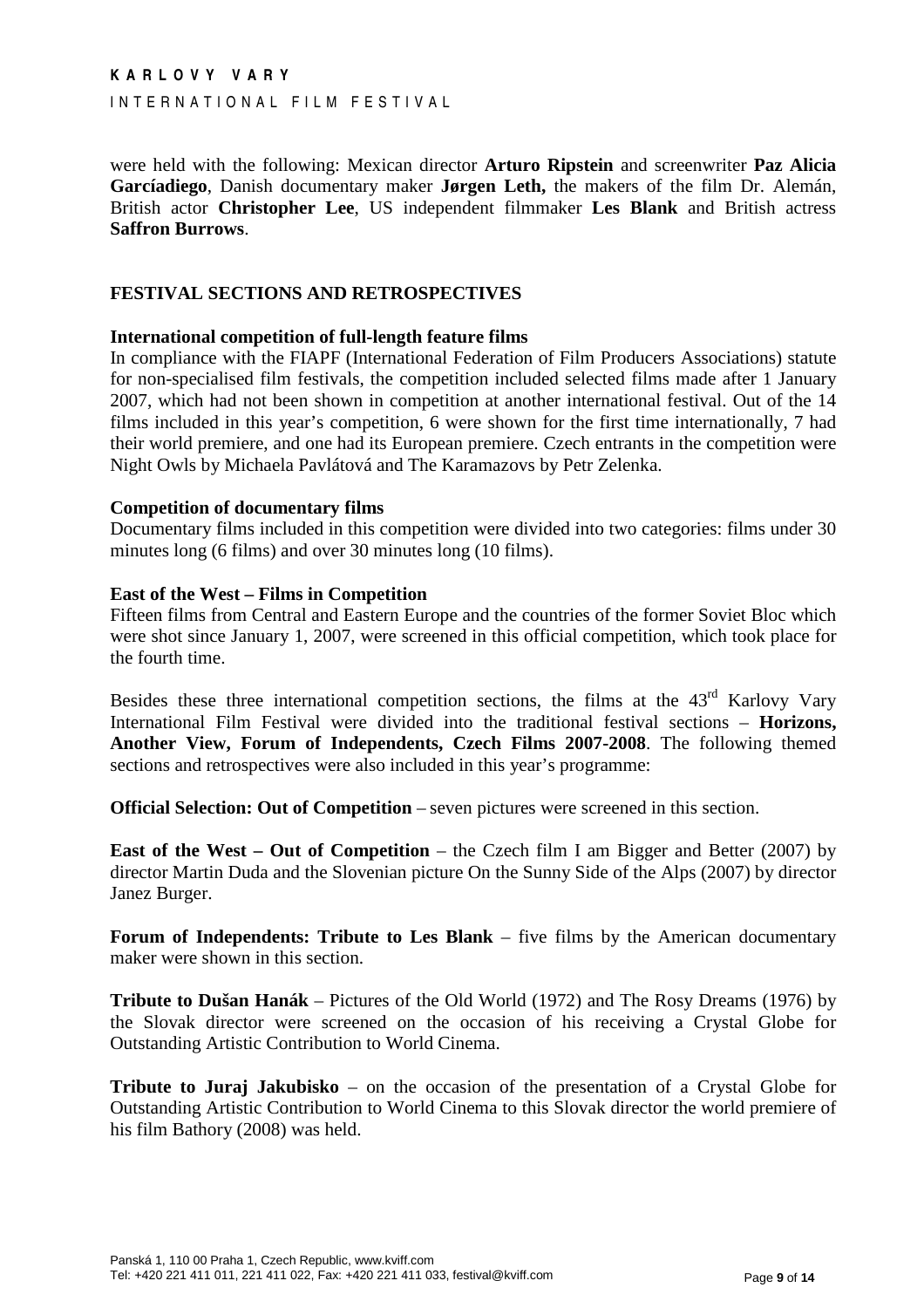#### INTERNATIONAL FILM FESTIVAL

**Tribute to Ivan Passer** – on the occasion of the presentation of a Crystal Globe for Outstanding Artistic Contribution to World Cinema to this Czech-American director two of his films were screened, A Boring Afternoon (1964) and Intimate Lighting (1965).

**Open Eyes** – for the second time this year the section featured 13 of the most interesting films from the Cannes International Film Festival which advanced the development of film expression in an original way.

**Midnight Screenings** – for the third year films which either are already or will become cult movies were screened every midnight in this popular section. This year seven British horror films were carefully selected from the vaults of the BFI National Archive.

**Documentary Films: Out of Competition** – this regular section included eight Czech documentaries.

**Tribute to Arturo Ripstein** – seven of the well-known Mexican director's films were screened at the 43rd KVIFF.

**Tribute to Nicolas Roeg** – five of the eminent British director's films were screened at the 43<sup>rd</sup> KVIFF.

**Focus on the Netherlands –** this year's retrospective focused on one territory was devoted to Dutch films made after the year 2000. With only 'male' exception, the protagonists of these authentic contemporary stories are girls and woman of various ages and social backgrounds. The Dutch school of documentary was represented by one of the most respected European directors Heddy Honigmann. A collection of short films introduced directors of animated pictures, as well.

**New Hollywood II** – this year for the second time a retrospective of some of the most important filmmakers from the late-1960s/1970s golden era of American film-making were shown in this retrospective. The directors of these films were influenced from the New Waves emerging from both France and Japan. A panel discussion chaired by **Steven Gaydos** was held to accompany this section; it featured Grand Jury member and cinematographer **Vilmos Zsigmond**, director **Paul Mazursky**, former United Artists vice-president **Marcia Nasatir**, English actress **Rita Tushingham** and screenwriter **Lorenzo Semple Jr**.

**2008: A Musical Odyssey** – in this section, subtitled Escaping on a Musical Pilgrimage, there were eight films with musical subjects and a music videos section. It included a screening of The First Emperor directed by Tan Dun at the Metropolitan Opera in New York.

**The Fresh Selection: The Promising Five** – five student films from the Fresh Film Fest (held in Karlovy Vary every August) were included in this section, which was included in the programme for the second time. They were either screened at last year's FFF or will be part of this year's festival.

**The Best of the Prague Short Film Festival –** a selection of five pictures which won audience awards and audience acclaim at the last Prague Short Film Festival.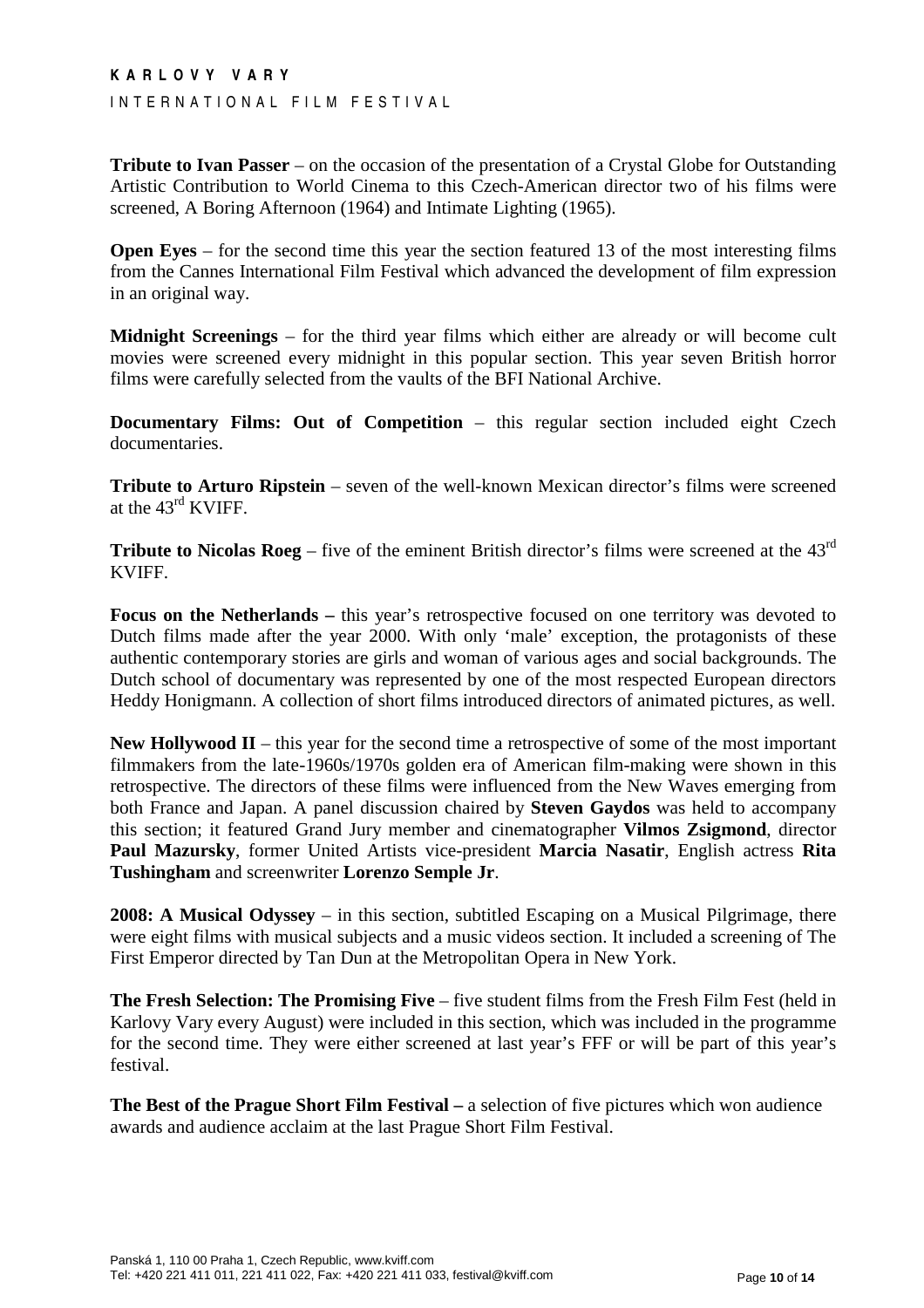INTERNATIONAL FILM FESTIVAL

# **STATISTICS OF THE 43rd KARLOVY VARY IFF 2008**

The 43rd Karlovy Vary IFF 2008 was attended by **10,872 accredited visitors**. Of that number **9,054** had Festival Passes, **309** were filmmakers, **886** film professionals (including 423 from abroad) and **623** journalists. **143,781** tickets were sold for **477 film screenings**. A total of **235 films** from 57 states were shown – 186 feature films (167 full-length and 19 short) and 49 documentary films (29 full-length and 20 short). Some **56** films received world, international or European premieres at the 43rd KVIFF. There were **54,707** votes for the Právo Audience Award.

## **Official KVIFF Internet Site**

Over **24,000** users were registered in the www.kviff.com database. During the festival **46,000** people used the festival's website, viewing over **800,000** pages. Between January 1st and the start of the festival over **179,000** people from **128** countries visited the website.

#### **WAP and SMS Reservation**

By July 10<sup>th</sup> viewers had reserved 25,698 tickets by WAP and SMS.

#### **YouTube Channel Statistics www.youtube.com/kviff**

From the launch of the festival channel on 3.7.2008 a total of **83** videos were placed on the website, including **50** news stories about events at the festival. Up to 12.7.2008 a total of **58,990**  videos had been viewed. By the same date **14,470** viewers had visited the site, of whom **83** users signed up to the channel in order to receive up-to-date emails about changes.

# **FILM INDUSTRY AT THE 43rd KARLOVY VARY IFF 2008**

**886** producers, film buyers, sellers, distributors, film festival programmers, representatives of film institutions and other industry professionals were accredited for the 43<sup>rd</sup> MFF Karlovy Vary.

**423** accredited film professionals came to the festival from abroad. **123** film buyers and distributors were looking for new films in Karlovy Vary this year. The better part of their attention was devoted to the **56 films** screened at the festival in their **world, international or European premieres**.

Karlovy Vary were visited for the first time by **41 distributors from European distribution companies** who, like Artcam, Cinemart or Aerofilms in the Czech Republic, are trying to secure the distribution of non-commercial and art films in their countries. Almost every European country had its own independent distributors in Karlovy Vary, including all of the countries of the former Soviet Bloc.

The number of sales companies (i.e. owners of international rights for the sale of films into distribution in individual countries) has also grown considerably this year. The main sales agents of all of the important European companies (Bavaria, Fortissimo, NonStop, TrustNordisk, Wild Bunch, Films Distribution, K5 International, etc.) and a number of important American ones (Katapult Film Sales, FilmSharks, Maximum Films) came to Karlovy Vary to sell their films selected for the festival programme and purchase new ones.

## **Interfacing with Hollywood for development, production and marketing of your movies**

This discussion enabled European filmmakers, producers and industry professionals to hear the first hand knowledge and advice of four experienced Hollywood insiders who talked about how Hollywood works and how Europeans can successfully make that transition.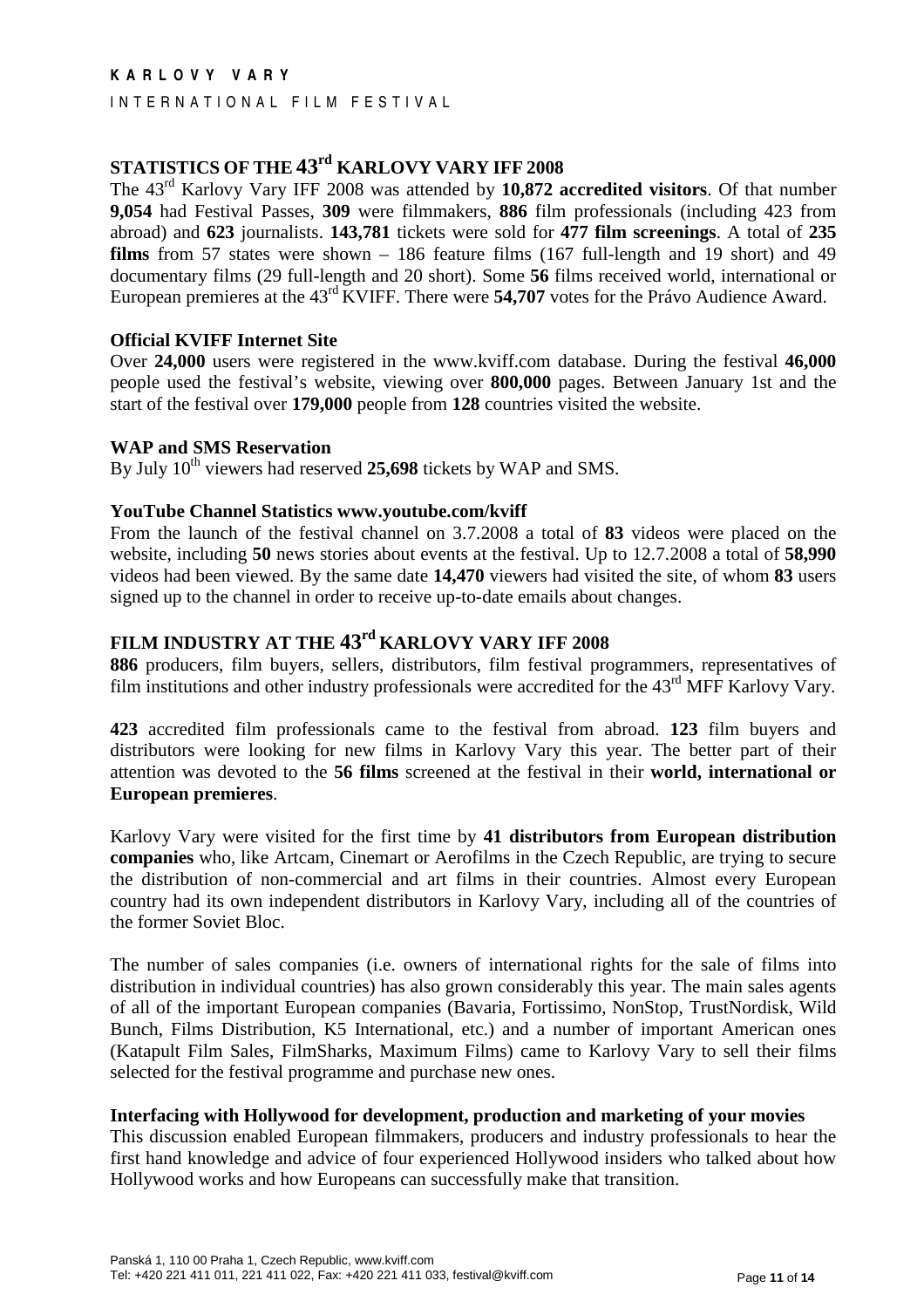INTERNATIONAL FILM FESTIVAL

Panel members were: Melinda Jason, Alan Grodin, Suzanne Warren, Justin Manask.

#### **East of the West – Works in Progress**

Presentation designed for international distributors, sales agents, and festival programmers offered a selection of 26 feature films, recently completed or in post-production, whose premieres are expected after 43rd Karlovy Vary IFF (7 Czech, 3 Slovakian, 2 Lithuanian, 3 Croatian, 6 Polish, 2 Slovenian, 1 Serbian, 1 Russian and 1 Estonian).

#### **Docu Talents from the East 2008**

Docu Talents from the East is a guide to the outstanding upcoming creative documentaries from Central and Eastern Europe. Directors and producers of nine selected projects presented their film to festival organizers, distributors, buyers and journalist. The event was organized in collaboration with the Institute of Documentary Film and Jihlava International Documentary Film Festival.

#### **Oscar Competition Workshop**

Moderated by Steven Gaydos / Executive Editor of Variety magazine

The participants had a chance to learn how successfully navigate the eligibility rules and submission process and handle the promotional campaign for the foreign language, documentary, animated, and live action short film categories to compete for Academy Awards.

The awards coordinator from the Academy of Motion Picture Arts and Sciences, Torene Svitil, and a foreign language film publicist, Tatiana Detlofson, were on hand to answer all the questions.

## **THE MOST SIGNIFICANT MEDIA PRESENT AT THE FESTIVAL**

## DAILIES

**Adevarul** - Romania, **Al Akhbar** - Egypt, **Al-Hayat** - Lebanon, **An-Nahar** - Lebanon, **Corriere Canadese** - Canada, **Deníky Bohemia** - Czech Republic, **Denník SME** - Slovak Republic, **Diena** - Latvia, **Eesti Ekspress** - Estonia, **El Mundo** - Spain, **Eleftherotypia Daily Paper** - Greece, **Evening Standard** - United Kingdom, **Gazeta Wyborcza** - Poland, **Helsingin Sanomat** - Finland, **Hospodárske noviny** - Slovak Republic, **Hospodá**ř**ské noviny** - Czech Republic, **Irish Examiner** - Ireland, **Kommersant** - Russia, **Komsomolskaya Pravda** - Russia, **L'Humanité** - France, **Lidové noviny** - Czech Republic, **Magyár Nemzet** - Hungary, **MF Dnes** - Czech Republic, **National Post** - Canada, **Népszabadság** - Hungary, **Népszava** - Hungary, **NRA** - Latvia, **Politika** - Serbia, **Pravda** - Slovak Republic, **Právo** - Czech Republic, **Sächsische Zeitung** - Germany, **Sangbad pratidin** - India, **Süddeutsche Zeitung** - Germany, **The Boston Phoenix** - USA, **The Hollywood Reporter** - USA, **The Independent** - United Kingdom, **Trud** - Bulgaria, **ÚJ SZÓ** - Hungary, **Utrinski Vesnik Daily** - Macedonia, **Ve**č**ernje novosti** - Serbia, **Ve**č**ernji list** - Croatia, **Vjesnik - Daily News** - Croatia, **Vremya Novostey** – Russia

#### MAGAZINES

**Argumenty nedely** - Russia, **Cahiers du cinéma** - France, **Cinema** - Czech Republic, **Cinematheque Magazine** - Israel, **Cinepur** - Czech Republic, **Delo - Polet** - Slovenia, **Elle** -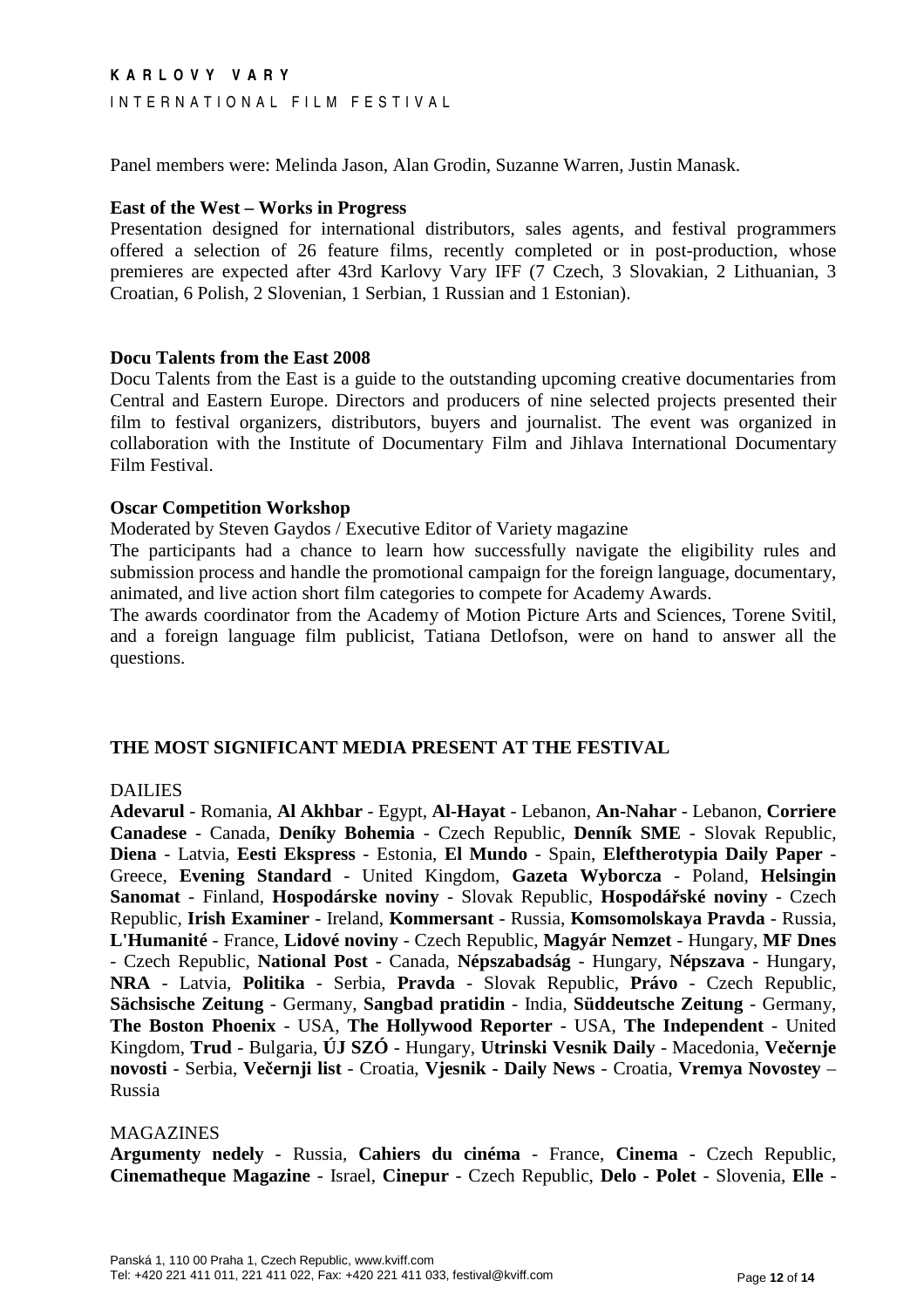#### INTERNATIONAL FILM FESTIVAL

Czech Republic, **Empire** - United Kingdom, **Euro-Movies International** - Spain, **Film & TV Kamera** - Poland, **Film a doba** - Czech Republic, **Film a doba** - Czech Republic, **Film International** - Iran, **Film Monthly** - Iran, **filmkultura.hu** - Hungary, **Filmmagie** - Belgium, **Filmový p**ř**ehled** - Czech Republic, **Filmtett** - Hungary, **Instinkt** - Czech Republic, **Iskusstvo kino** - Russia, **Kalam El Nass Magazine** - Egypt, **Kino** - Poland, **Kv**ě**ty** - Czech Republic, **KULTURA** - Russia, **Le Film Français** - France, **Literární noviny** - Czech Republic, **Literárny Týždenník** - Slovak Republic, **Marianne** - Czech Republic, **Moving Pictures Magazine** - USA, **Opinion Liberale** - Switzerland, **Panorama TV** - Russia, **Panoramiche** - Italy, **Prashad Patrika** - India, **Premiere** - Czech Republic, **Quaderni di Cinemasud** - Italy, **Reflex** - Czech Republic, **Respekt** - Czech Republic, **Rush Print** - Norway, **Russian Reporter** - Russia, **Screen International** - United Kingdom, **Serra d´Or** - Spain, **Schnitt - das Filmmagazin** - Germany, **Sight and Sound** - United Kingdom, **Skrien** - Netherlands, **Telecity** - Ukraine, **Time In** - Czech Republic, **Time Out London magazine** - United Kingdom, **TV Revue** - Czech Republic, **TV Star** - Czech Republic, **Týden** - Czech Republic, **Týdeník Rozhlas** - Czech Republic, **Tygodnik Powszechny** - Poland, **Variety London** - United Kingdom, **Variety Los Angeles** - USA, **VOX Mozimagazin** - Hungary, **Xantypa** - Czech Republic

#### RADIO

**Al Funun - Radio Cairo** - Egypt, **BBC World Service Radio** - United Kingdom, Č**eský rozhlas** - Czech Republic, Č**eský Rozhlas - Regina** - Czech Republic, Č**eský Rozhlas 1 -** Czech Republic, Č**eský Rozhlas 4 – Radio Wave -** Czech Republic, **Magyar Rádió** - Hungary, **Radio 1** - Czech Republic, **Radio Beograd** - Serbia, **Radio Free Europe / Radio Liberty** - Czech Republic, **RFI Radio France Internationale** - France, **Slovenský rozhlas** - Slovak Republic, **SVERIGES RADIO AB** - Sweden, **TV and Radio Riga** – Latvia

#### **TELEVISION**

**Arte Deutschland** - Germany, Č**eská televize / Czech Television** - Czech Republic, **Deutsche Welle** - Germany, **Duna TV** - Hungary, **EuroChannel** - USA, **HRT Croatian TV** - Croatia, **Kinobox** - Czech Republic, **Reuters TV** - Czech Republic, **TV Cultura** - Brazil, **TV Nova** - Czech Republic, **TV ZDF** - Germany, **VOT TV Channel** - Russia, **Prima TV** - Czech Republic, **Stream TV** - Czech Republic, **TV Markíza** - Slovakia, **Slovenská televízia** - Slovakia, **Z1** - Czech Republic, **TV V**ř**ídlo** - Czech Republic

#### INTERNET

**aktualne.centrum.cz** - Czech Republic, **cinemaeteatro.com** - Italy, **Film New Europe** - Poland, **Film Scouts** - USA, **Film.sk** - Slovak Republic, **Greencine** - USA, **iDNES.cz** - Czech Republic, **iForum** - Czech Republic, **ihned.cz** - Czech Republic, **novinky.cz** - Czech Republic, **sentieriselvaggi.it** - Italy, **VanityFair.com** - USA, **www.scena.cz** - Czech Republic, **tyden.cz** - Czech Republic

#### NEWS AGENCIES

**AFP Czech Republic** - Czech Republic, **Agencia EFE** - Spain, **Associated Press** - USA, Č**TK** - Czech Republic, **Hollywood Foreign Press Association** - USA, **Isifa** - Czech Republic, **Mediafax** - Czech Republic, **Rompres** - Romania, **Reuters TV** - UK